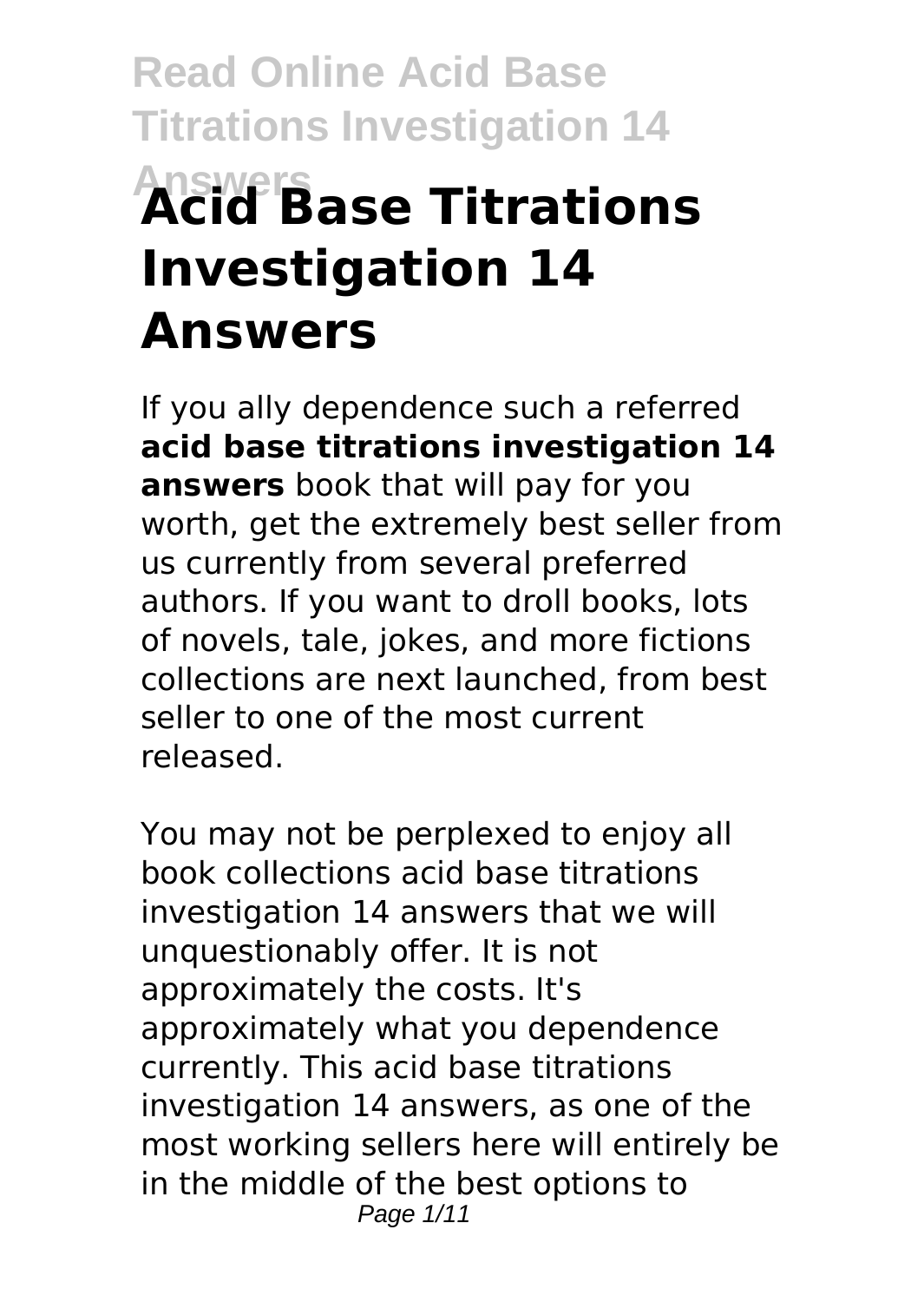**Read Online Acid Base Titrations Investigation 14 Answers** review.

My favorite part about DigiLibraries.com is that you can click on any of the categories on the left side of the page to quickly see free Kindle books that only fall into that category. It really speeds up the work of narrowing down the books to find what I'm looking for.

## **Acid Base Titrations Investigation 14**

lab is an acid-base titration. In the Initial Investigation, you willbe assigned an acid solution to titrate with a solution of the strong base sodium hydroxide, NaOH. The concentration of the NaOH solution is given and you will determine the concentration of the acid solution. Your assigned acid may be strong, such as hydrochloric acid, HCl, or weak, such as acetic acid, CH

## **Investigation 14 Investigating Acid-Base Titrations**

14. Investigation of Acid-Base Titrations.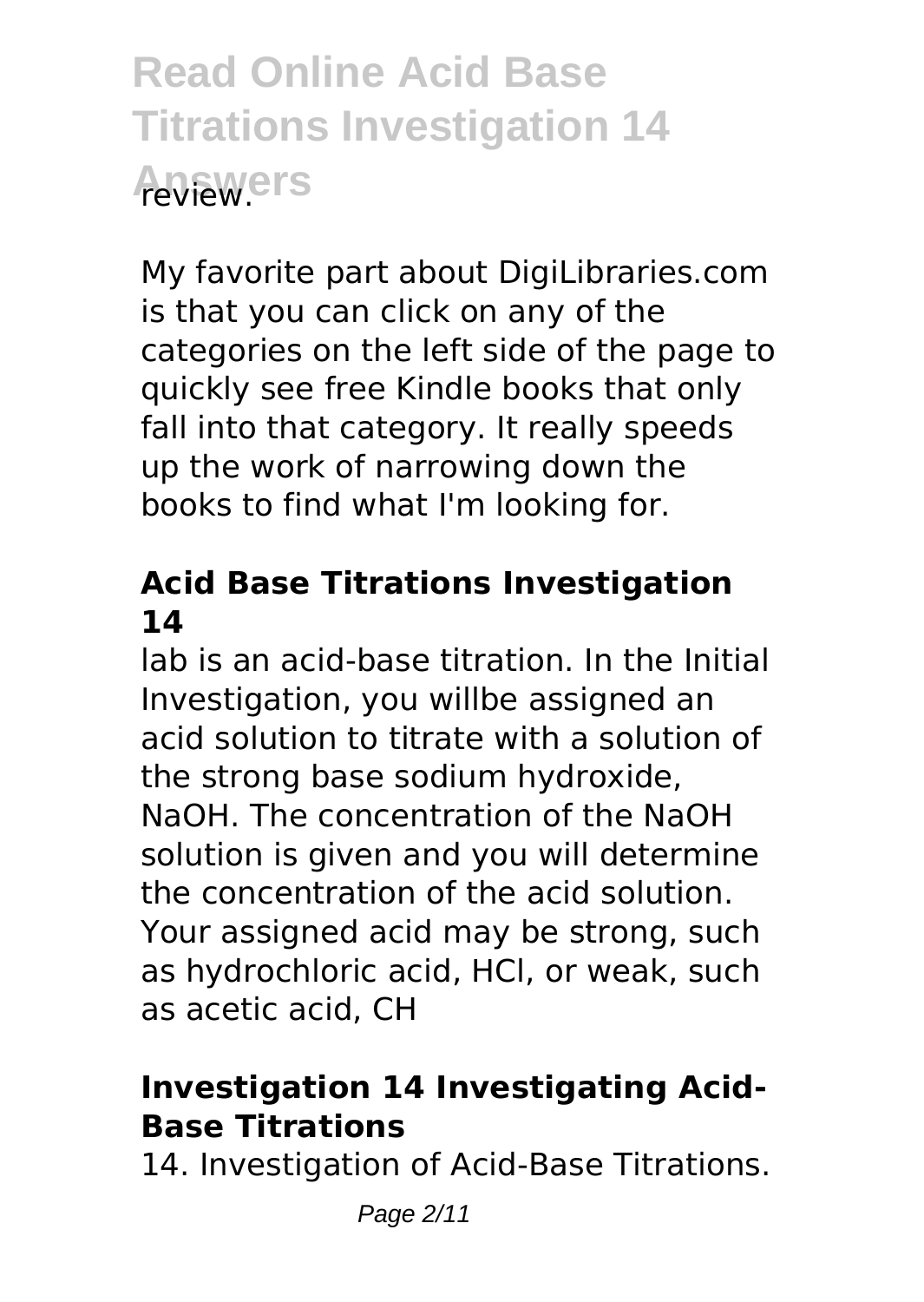**Answers** Introduction. Titration curves have distinctive shapes that change predictably when weak acids are substituted for strong acids. One simple explanation for this is that their pHs differ based on their different chemistry. However, factors, other than acid strength, also contribute to differences in the ...

### **14. Investigation of Acid-Base Titrations**

A titration is a laboratory process used to determine the volume of a solution needed to react with a given amount of another solution. One of the most common titrations performed in a Chemistry lab is an acid-base titration. In the Initial Investigation, you will be assigned an acid solution to titrate with a solution of the strong base sodium hydroxide, NaOH.

### **Investigating Acid-Base Titrations - Vernier**

Acid—Base Titrations AP\* Chemistry Big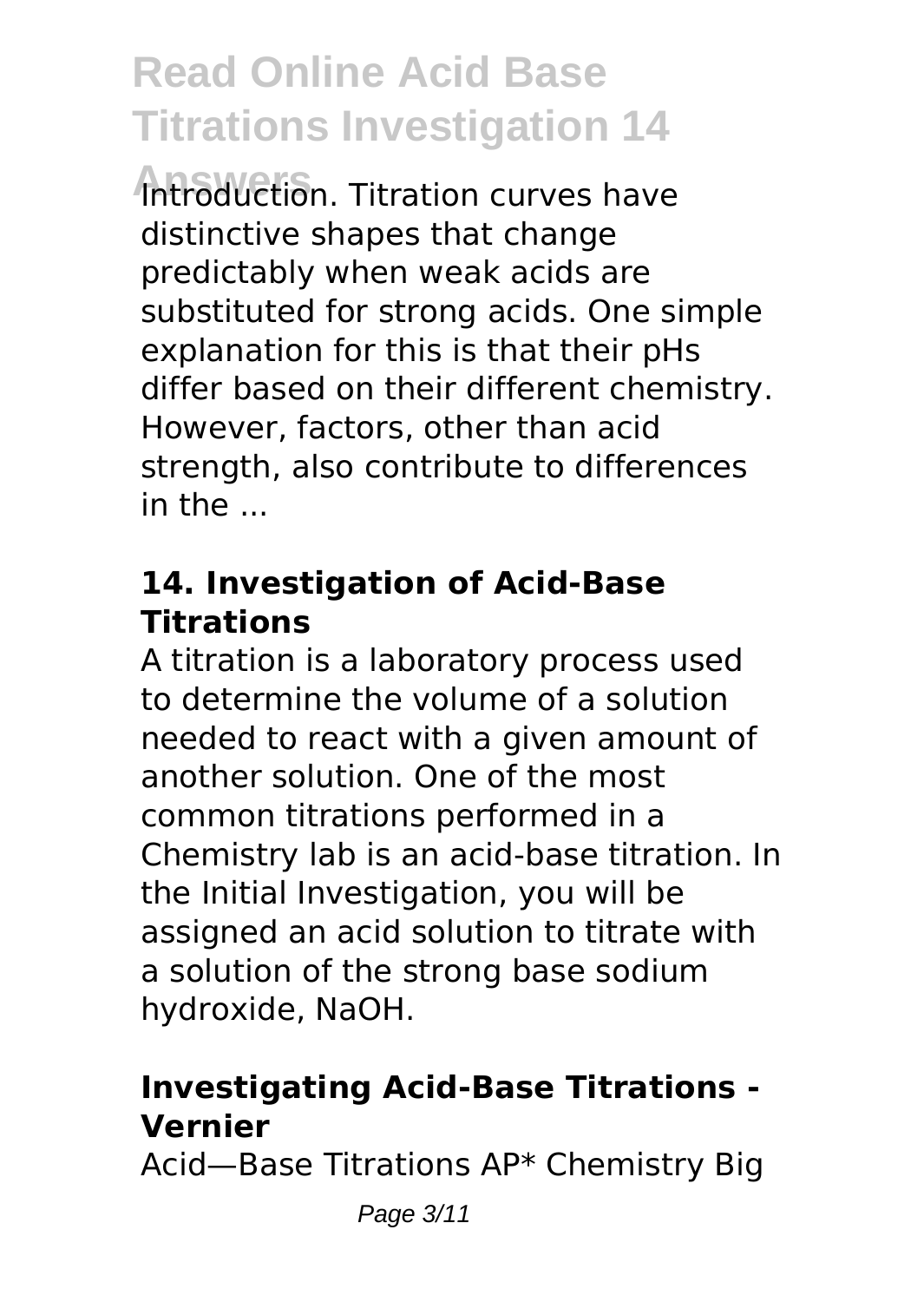**Answers** Idea 6, Investigation 14 An Advanced Inquiry Lab Introduction Most products we use every day, including food, beverages, medication and cleaning solutions, have acidic or basic properties. A common question chemists have to answer is how much of a specific substance is present in a sample or a product. The

#### **www.rcboe.org**

Big Idea 6, Investigation 14, Primary Learning Objective 6.13 Most products we use every day, including food, beverages, medication and cleaning solutions, have acidic and basic properties! The amount or concentration of acid or base in a sample may be determined by acid–base titration.

## **FlinnPREP™ Inquiry Labs for AP® Chemistry: Acid–Base ...**

A titration can be performed with almost any chemical reaction for which the balanced chemical equation is known. Here, we will consider titrations that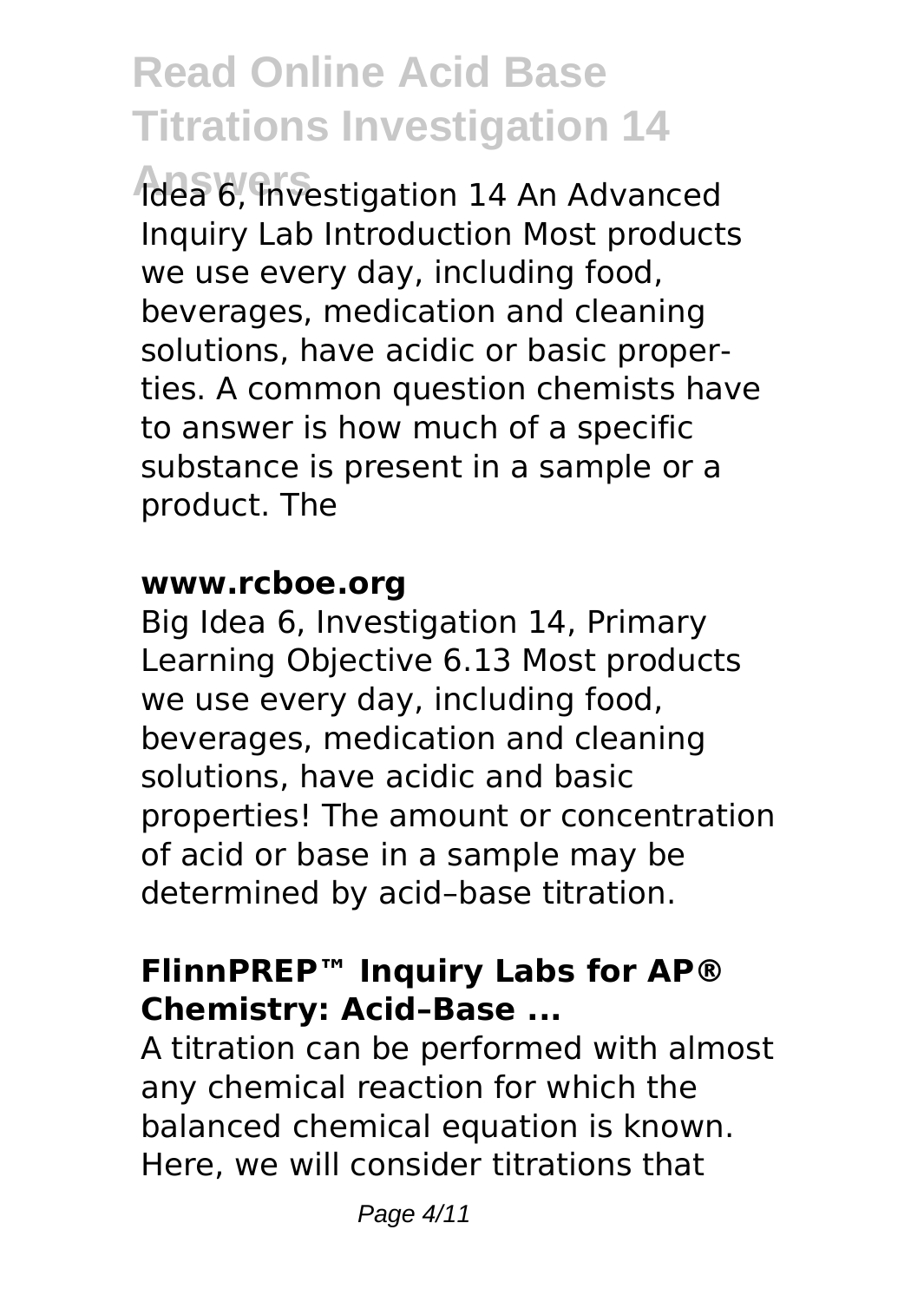**Answers** involve acid-base reactions. During an acid-base titration, an acid with a known concentration (a standard solution) is slowly added to a base with an unknown concentration (or vice versa). A few drops of indicator solution are added to the base. The indicator will signal, by color change, when the base has been neutralized (when  $[H +] = [OH-])$ .

#### **14.10: Acid–Base Titration - Chemistry LibreTexts**

The simplest acid-base reactions are those of a strong acid with a strong base. Table 4 shows data for the titration of a 25.0-mL sample of 0.100 M hydrochloric acid with 0.100 M sodium hydroxide. The values of the pH measured after successive additions of small amounts of NaOH are listed in the first column of this table, and are graphed in Figure 1, in a form that is called a titration curve.

### **14.7 Acid-Base Titrations – Chemistry**

Page 5/11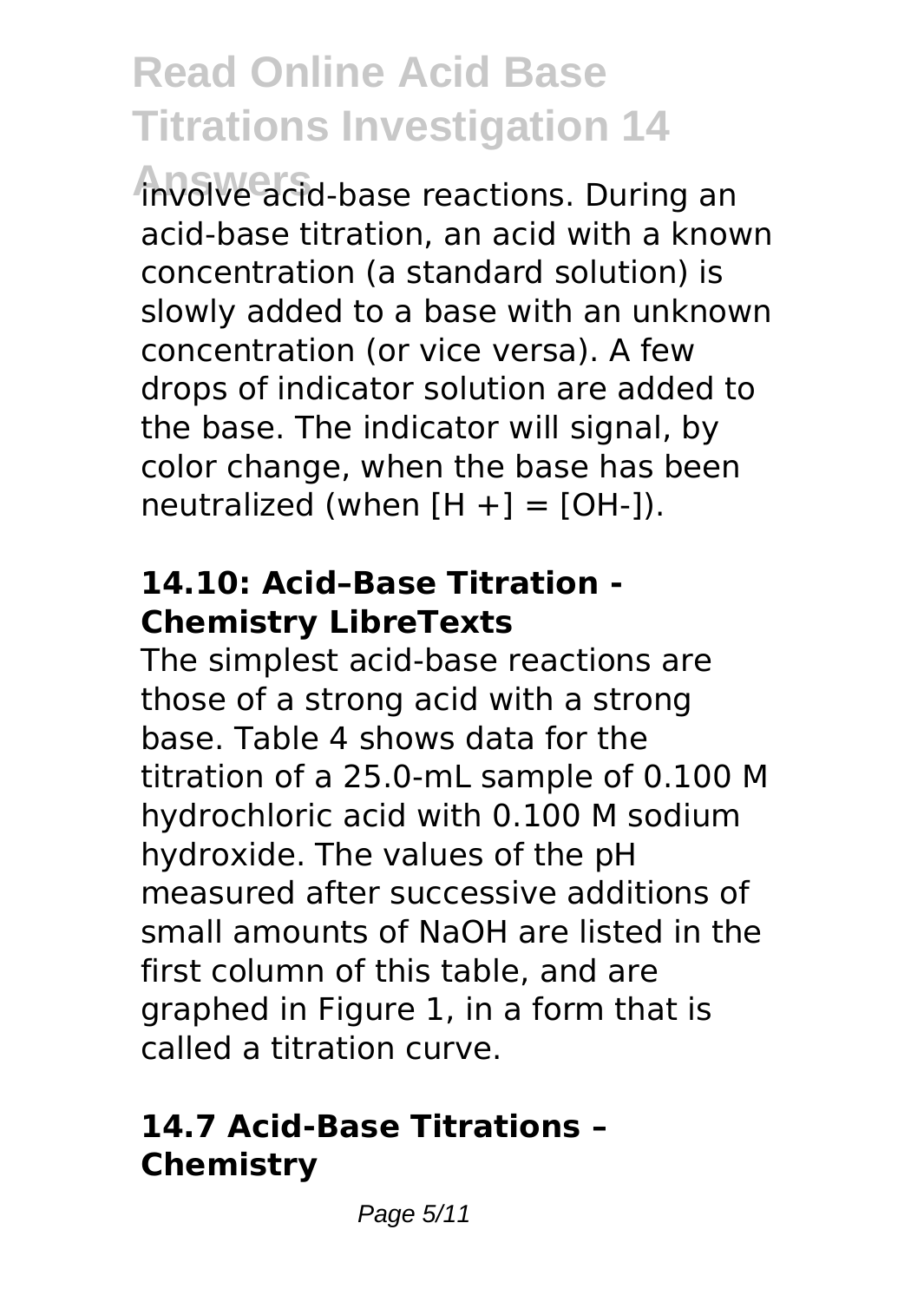Place the acid solution in the Erlenmeyer flask under the buret filled with base. Begin the titration by slowly adding 1 mL base from the buret to the acid solution in the Erlenmeyer flask. Swirl the Erlenmeyer flask after you add the base so the chemicals are well-mixed.

## **Experiment 14 Titration of Vinegar**

Titration involves the slow addition of one solution where the concentration is known to a known volume of another solution where the concentration is unknown until the reaction reaches the desired level. For acid/base titrations, a color change from a pH indicator is reached or a direct reading using a pH meter. This information can be used to calculate the concentration of the unknown solution.

## **Titration Curves of Acids and Bases - ThoughtCo**

Titration is an analytical chemistry technique used to find an unknown concentration of an analyte (the titrand)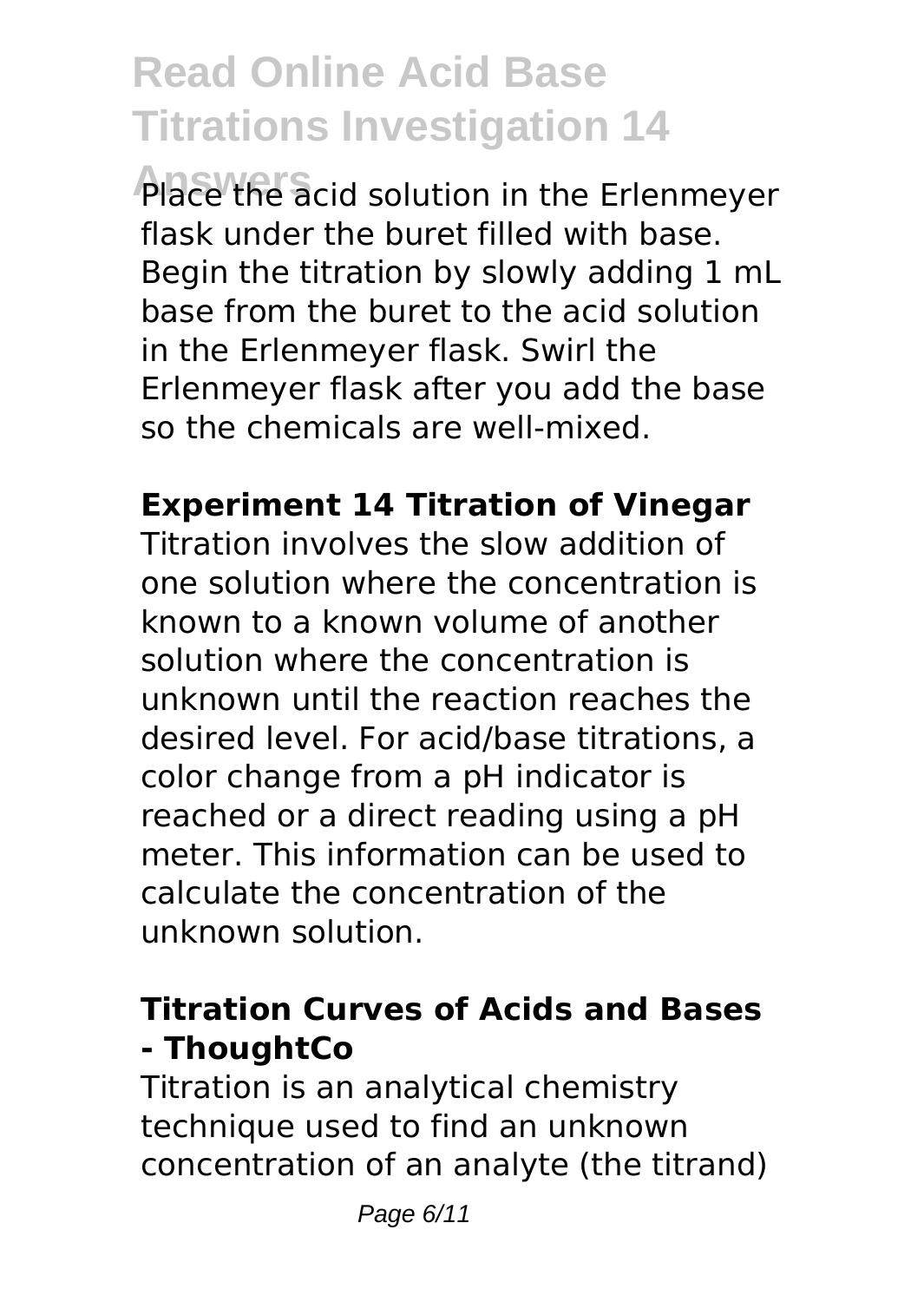by reacting it with a known volume and concentration of a standard solution (called the titrant).Titrations are typically used for acid-base reactions and redox reactions.

#### **Acids and Bases: Titration Example Problem**

e An acid–base titration is a method of quantitative analysis for determining the concentration of an acid or base by exactly neutralizing it with a standard solution of base or acid having known concentration. A pH indicator is used to monitor the progress of the acid–base reaction.

### **Acid–base titration - Wikipedia**

In this lab, acid-base titrations will be performed in order to investigate the relationship between pH, concentration, and the structure of acids and bases. Students will carry out multiple acidbase titrations and will use a pH meter to monitor the pH of the resulting solutions. Students will then construct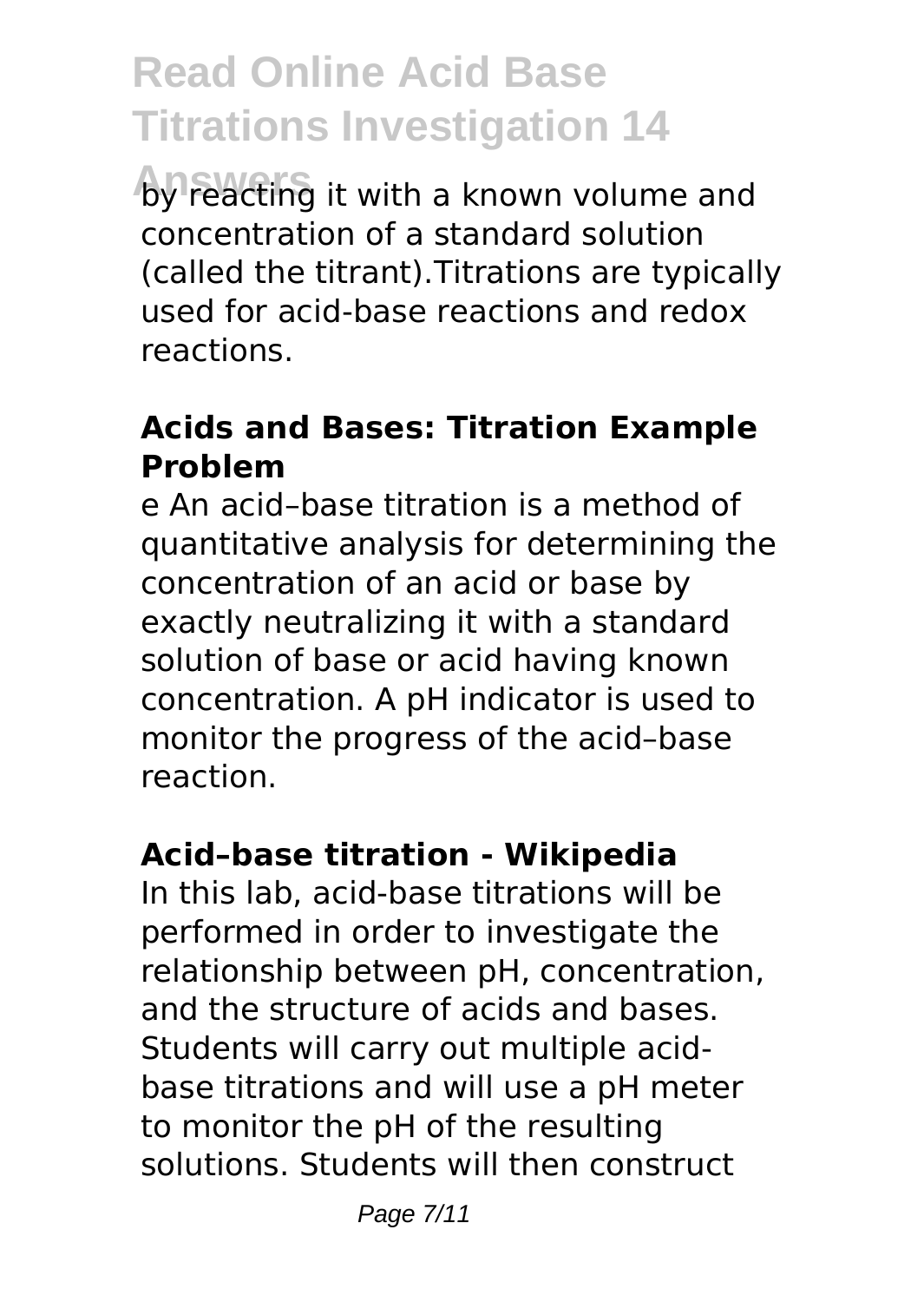**Answers** titration curves. Ward's® AP Chemistry Investigation 14: Acid-Base ... 14.

### **Ap Lab 14 Acid Base Titration**

In this lab, acid-base titrations will be performed in order to investigate the relationship between pH, concentration, and the structure of acids and bases. Students will carry out multiple acidbase titrations and will use a pH meter to monitor the pH of the resulting solutions. Students will then construct titration curves.

### **Ward's® AP Chemistry Investigation 14: Acid-Base ...**

Investigation of Acid-Base Titrations. Students compare the pH titration profiles of strong, weak and polyprotic acids. Students are expected to experimentally determine the equivalence point(s) of each of the acids investigated. In the case of weak acids, equivalence point values will be correlated to dissociation constant. Preview Download. Student Files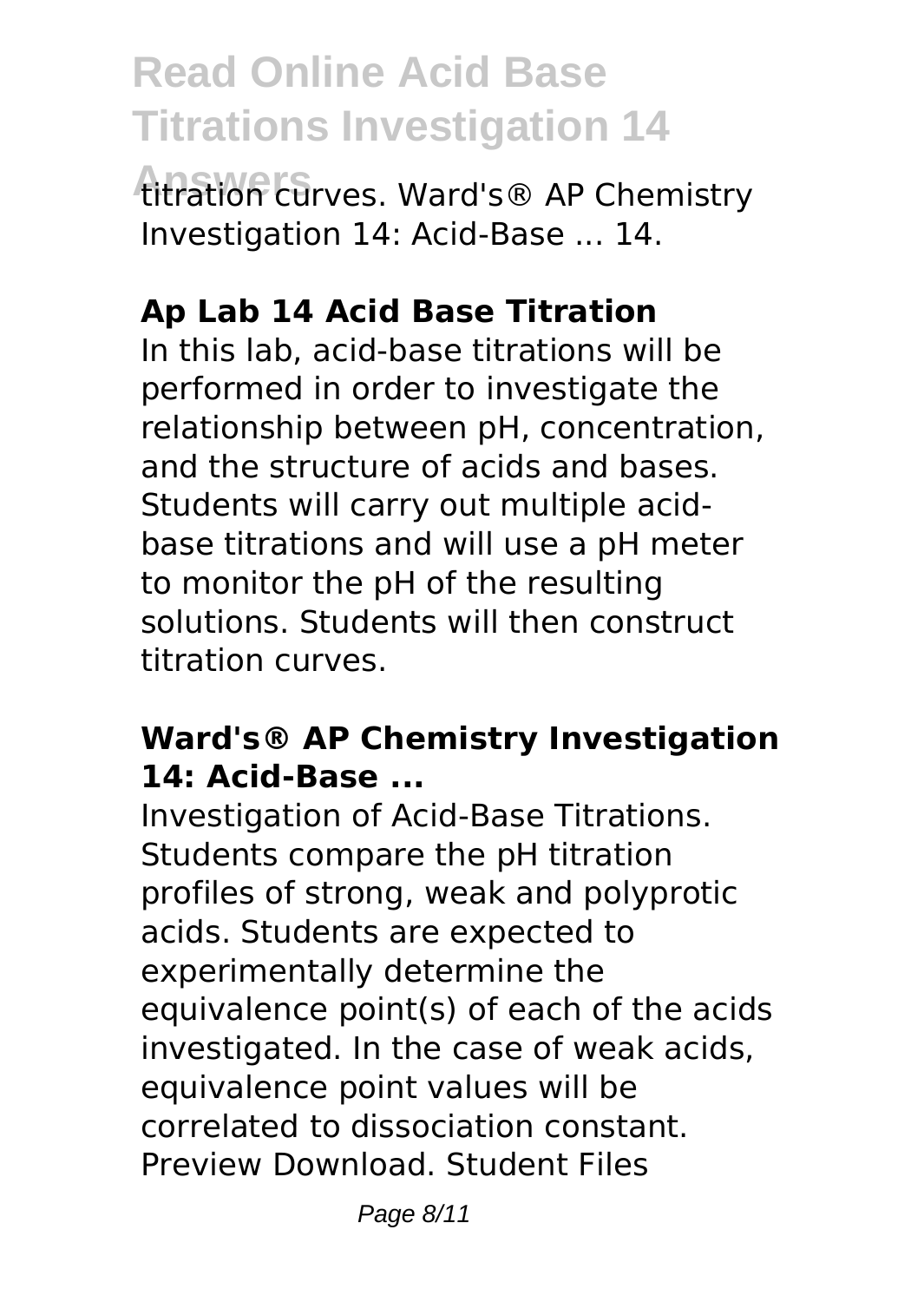**Read Online Acid Base Titrations Investigation 14 Answers**

### **Investigation of Acid-Base Titrations - Advanced Chemistry ...**

Acid-Base titrations are usually used to find the amount of a known acidic or basic substance through acid base reactions. The analyte (titrand) is the solution with an unknown molarity. The reagent (titrant) is the solution with a known molarity that will react with the analyte.

#### **Acid-Base Titrations - Chemistry LibreTexts**

Simple pH curves. All the following titration curves are based on both acid and alkali having a concentration of 1 mol dm-3.In each case, you start with 25 cm 3 of one of the solutions in the flask, and the other one in a burette.. Although you normally run the acid from a burette into the alkali in a flask, you may need to know about the titration curve for adding it the other way around as well.

## **pH (TITRATION) CURVES -**

Page 9/11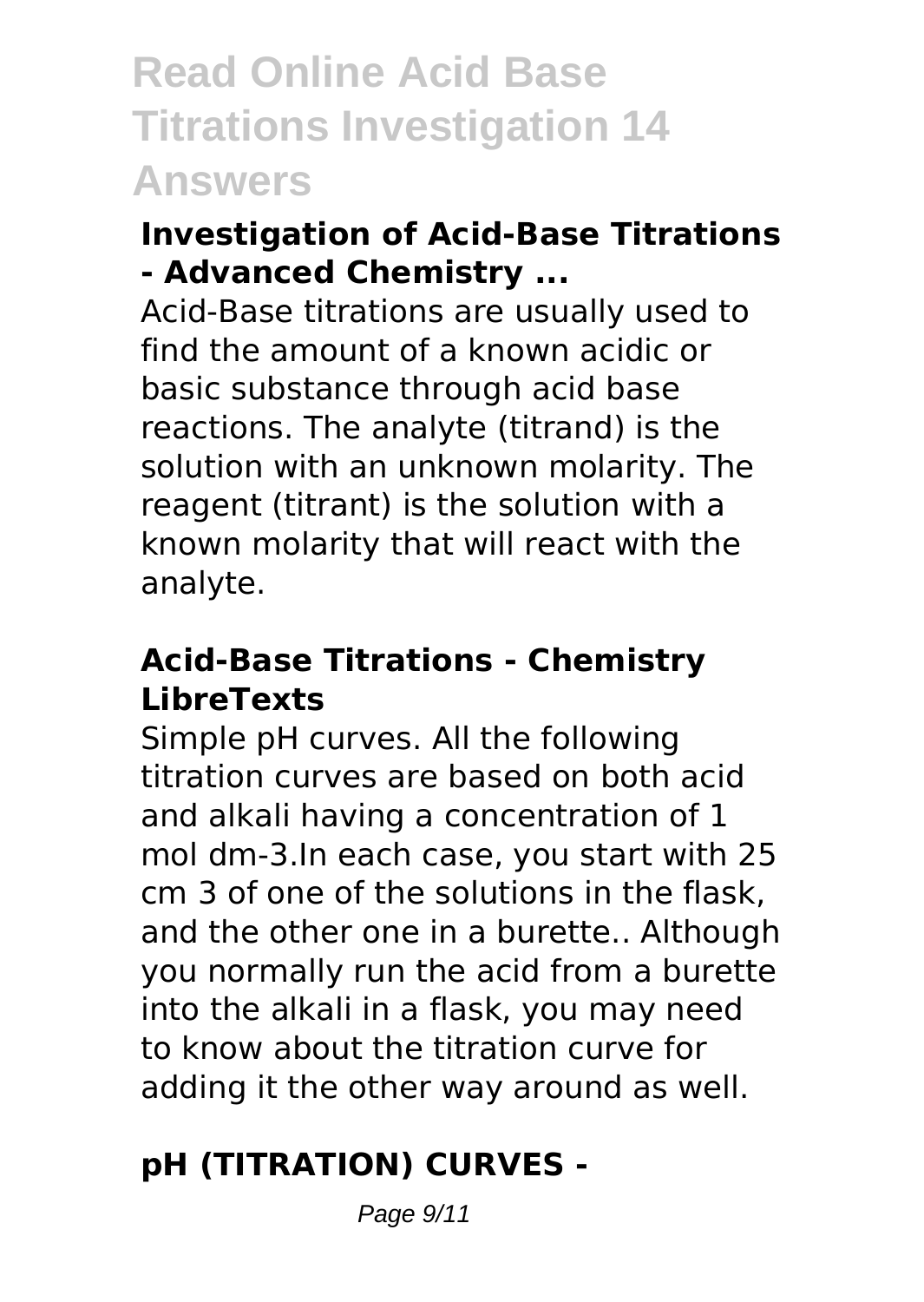## **Answers chemguide**

The simplest acid-base reactions are those of a strong acid with a strong base. Table 1 shows data for the titration of a 25.0-mL sample of 0.100 M hydrochloric acid with 0.100 M sodium hydroxide. The values of the pH measured after successive additions of small amounts of NaOH are listed in the first column of this table, and are graphed in Figure 1(a), in a form that is called a titration curve.

### **14.8 Acid-Base Titrations | General College Chemistry II**

An acid-base titration is an experimental procedure used to determined the unknown concentration of an acid or base by precisely neutralizing it with an acid or base of known concentration. This lets us quantitatively analyze the concentration of the unknown solution. Acid-base titrations can also be used to quantify the purity of chemicals.

## **Acid-Base Titrations | Introduction**

Page 10/11